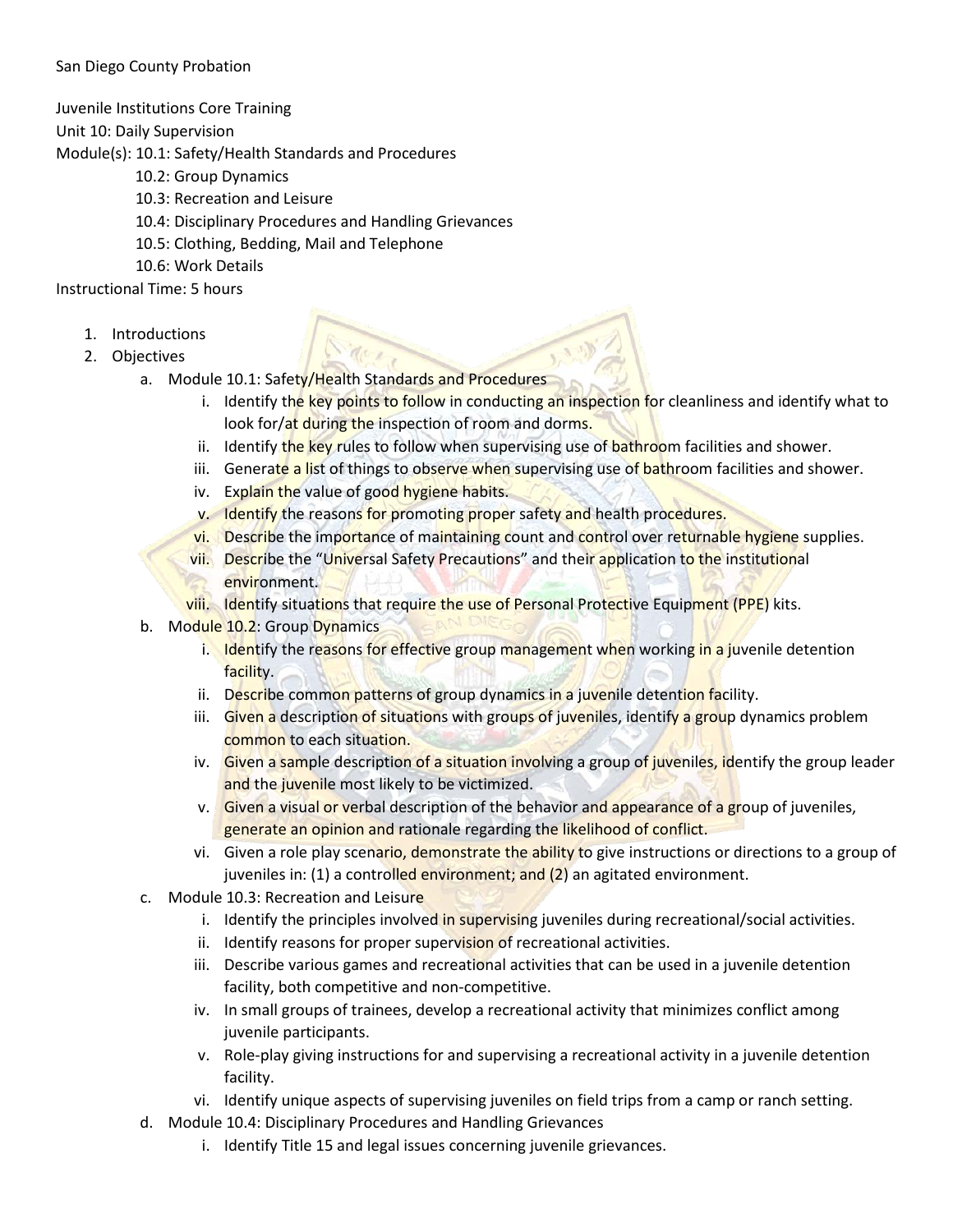- ii. List the steps in the grievance process as outlined in Title 15.
- iii. Identify common mistakes juvenile corrections officers may make handling a grievance procedure.
- iv. Given a sample situation involving a juvenile's violation of a rule, generate steps for the juvenile corrections officer to take in the handling of rule infractions.
- v. Explain a juvenile's right to appeal a disciplinary action pursuant to Title 15.
- vi. Identify the rules for isolation or removal of juvenile from a group using Title 15 for reference.
- e. Module 10.5: Clothing, Bedding, Mail and Telephone
	- i. Identify the key things to observe in handling clothing and bedding.
	- ii. Identify the rules for handling juvenile's phone calls.
	- iii. Identify reasons for proper supervision of juvenile's phone calls.
	- iv. Identify Title 15 mandates and postal regulations relevant to the opening and reading of legal and non-legal mail.
	- v. Define "legal mail" using Title 15 as a reference.
	- vi. Identify signs and symbols that may appear on envelopes or letters indicating gang affiliation.
	- vii. Identify types of contraband commonly found in mail.
- f. Module 10.6: Work Details
	- i. Given a sample description of various juveniles, generate work assignments for each juvenile.
	- ii. Identify the principles for supervising a work detail.
	- iii. Describe the benefits to juveniles and the facilities for proper supervision of work details.
- 3. Daily / Weekly Schedules for Youth
- 4. Inspecting for Cleanliness
- 5. Bathroom Supervision
- 6. Promoting Property Safety and Health Procedures
- 7. Hygiene and Dress Code Standards
- 8. Clothing
- 9. Universal Safety Precautions
	- a. Personal Protective Equipment
- 10. Group Dynamics
	- a. Discussion
	- b. Role play / Scenarios
- 11. Recreation / Social Activities / Leisure
	- a. Group Discussion
	- b. Role plan / Scenarios
- 12. Field Trips
- 13. Title 15: Legal Issues
	- a. Grievances
	- b. Rule Violation(s)
	- c. Disciplinary Removal
- 14. Clothing and Bedding
- 15. Mail and Telephone
	- a. Discussion
	- b. Role play / Scenarios
- 16. Work Detail / Work Crew
- 17. Late Night Duty
- 18. Expectations
- 19. Security Concerns